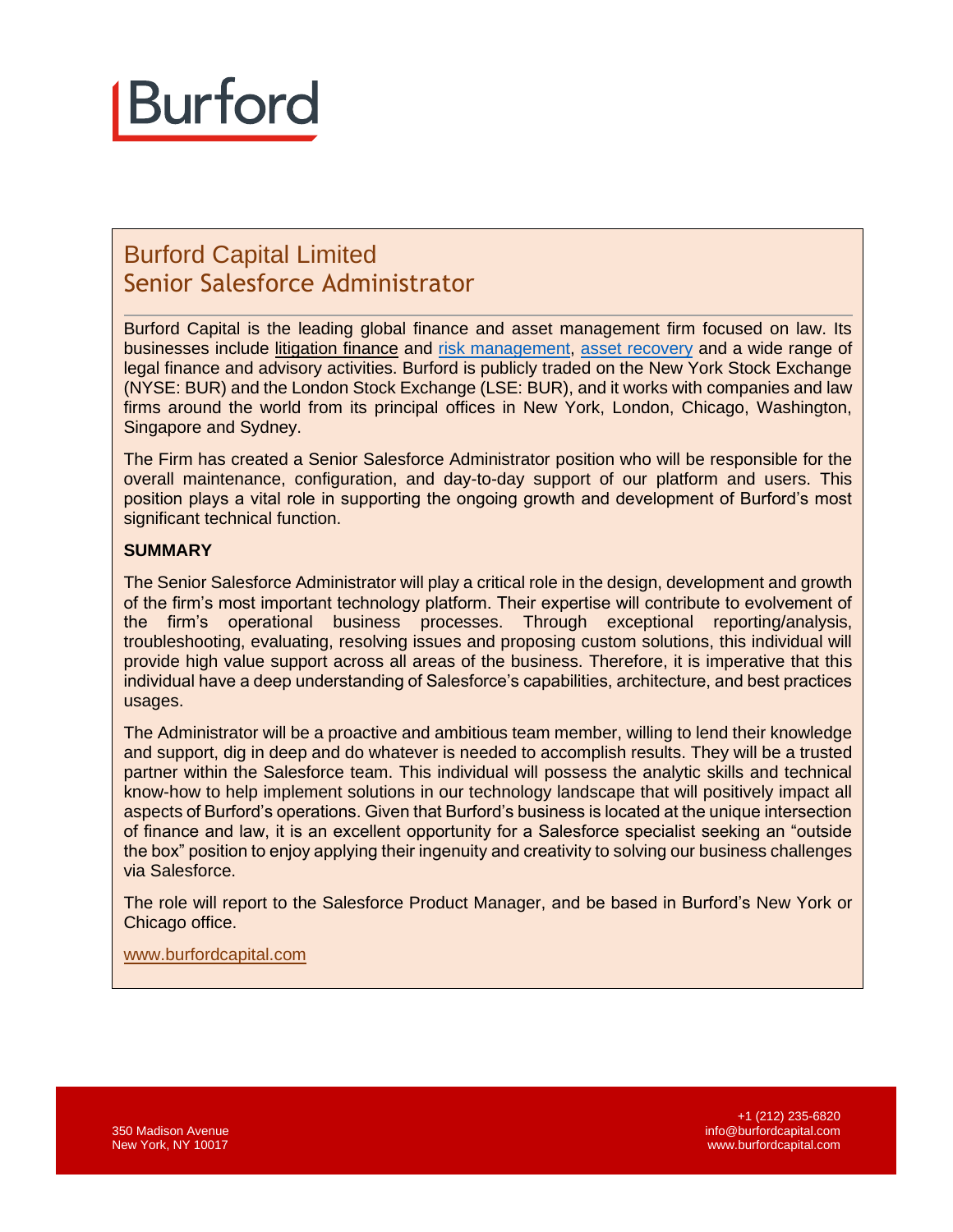#### **COMPANY OVERVIEW**

Burford Capital is the largest and most experienced provider of commercial finance to the legal sector in the world, with a core expertise in identifying and optimizing the value of legal assets for companies and law firms. Since its founding in 2009, Burford has worked with hundreds of law firms and corporations, including 93 of the AmLaw 100 and 90 of the Global 100 largest law firms. Our team has grown from five people at the end of 2009 to over 140 people today, including over 65 lawyers.

Burford possesses the resources and expertise of a large company while retaining the flexibility and creativity of a startup. Team members are smart, creative, collaborative, curious, and confident. Everyone rolls up their sleeves to perform and engage collectively for the overall success of the business. Burford values rigorous thinking, clear communication, and efficient execution.

Burford pays base salaries consistent with the financial services industry and favors incentive compensation to reward performance. Burford provides competitive health care benefits and a 401k matching program. Burford Capital is committed to increasing diversity and maintaining an inclusive workplace culture. We welcome applications from all qualified candidates regardless of their ethnicity, race, gender, religious beliefs, sexual orientation, age, marital status, whether or not they have a disability.

#### **POSITION REQUIREMENTS**

#### *Database Administration*

- User set-up and maintenance
- Management of profiles, roles, permissions and access
- Data cleansing, manipulation/transformation, upload/inserts
- Development and refinement of existing design and implementation methodologies
- Evaluation of existing Salesforce implementations and recommendations for problem resolution, enhancement, and tuning
- Deployment and support of the Salesforce tools and third-party integrations.
- Routine monitoring, maintenance, and service tasks including auditing and security functions

#### *Development/Configuration*

- Customization/development of objects, fields, record pages, etc.
- Creation, updates, ongoing maintenance of custom flows and processes, data relationships, and system validation controls.
- Creation and management of custom reporting/ dashboards within Salesforce as well as preparing ad hoc reports, data analysis whether within the platform or Excel

### *Support & Training*

- Provide support to all users in implementation of Salesforce and related tools for all business purposes, including roll-out of new functionality.
- Troubleshoot user/system incidents and other abnormalities.